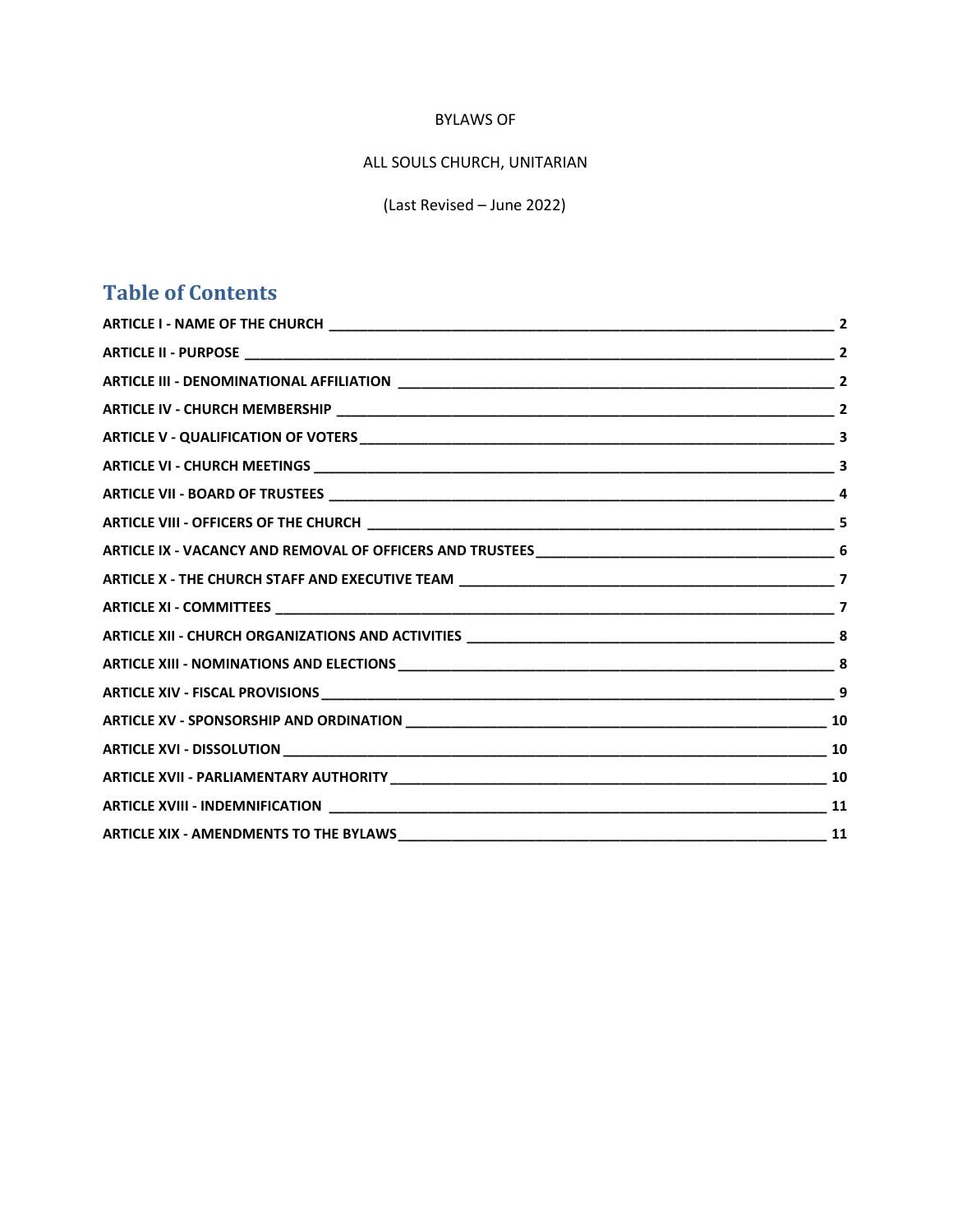## <span id="page-1-0"></span>**ARTICLE I - Name of the Church**

The name of the Church is "All Souls Church, Unitarian."

#### <span id="page-1-1"></span>**ARTICLE II - Purpose**

Section 1. The purpose of this Church is captured by the mission statement adopted by the congregation in 2022: "to create a diverse, spirit-growing, justice-seeking Beloved Community that transforms ourselves and our world into one great family of all souls." This statement shall be complemented by specific goals adopted periodically by the congregation, on recommendation of the Board of Trustees ("the Board").

Section 2. The Church subscribes to Eight Principles, including those expressed in the Principles of the Bylaws of the Unitarian Universalist Association: 1) The inherent worth and dignity of every person; 2) Justice, equity and compassion in human relations; 3) Acceptance of one another and encouragement to spiritual growth in our congregations; 4) A free and responsible search for truth and meaning; 5) The right of conscience and the use of the democratic process within our congregations and in society at large; 6) The goal of world community with peace, liberty, and justice for all; 7) Respect for the interdependent web of all existence of which we are a part; and 8) Journeying towards spiritual wholeness by working to build a diverse multicultural Beloved Community by our actions that accountably dismantle racism and other oppressions in ourselves and our institutions.

Section 3. The Church recognizes that its organization is congregational in tradition and policy. As the elected representatives of the congregation, the Board shall be responsible for proposing goals, establishing policies, and monitoring their implementation. The Executive Team shall be responsible for coordinating the implementation of those goals and policies in a spirit of shared ministry and shall also supervise the staff.

Section 4. The Church explicitly commits to eliminating racism and promoting genuine multicultural integration/collaboration in its membership, its organization, and its activities.

#### <span id="page-1-2"></span>**ARTICLE III - Denominational Affiliation**

The Church shall be a member of the Unitarian Universalist Association and the appropriate local and regional affiliates and shall recognize its responsibilities of fellowship in these entities.

#### <span id="page-1-3"></span>**ARTICLE IV - Church Membership**

Section 1. All persons who are members of the Church on the adoption of these Bylaws, or who thereafter sign its Membership Roll and maintain a continuing interest in its worship and work, shall constitute its membership. No doctrinal test shall be required. Membership shall be open to anyone who:

- is at least sixteen years of age or has completed UU Rites of Passage;
- has participated in some form of new member orientation, including discussion of All Souls' Mission and Goals statements, and
- is prepared to make a financial contribution to the Church and participate, as able, in its ministry.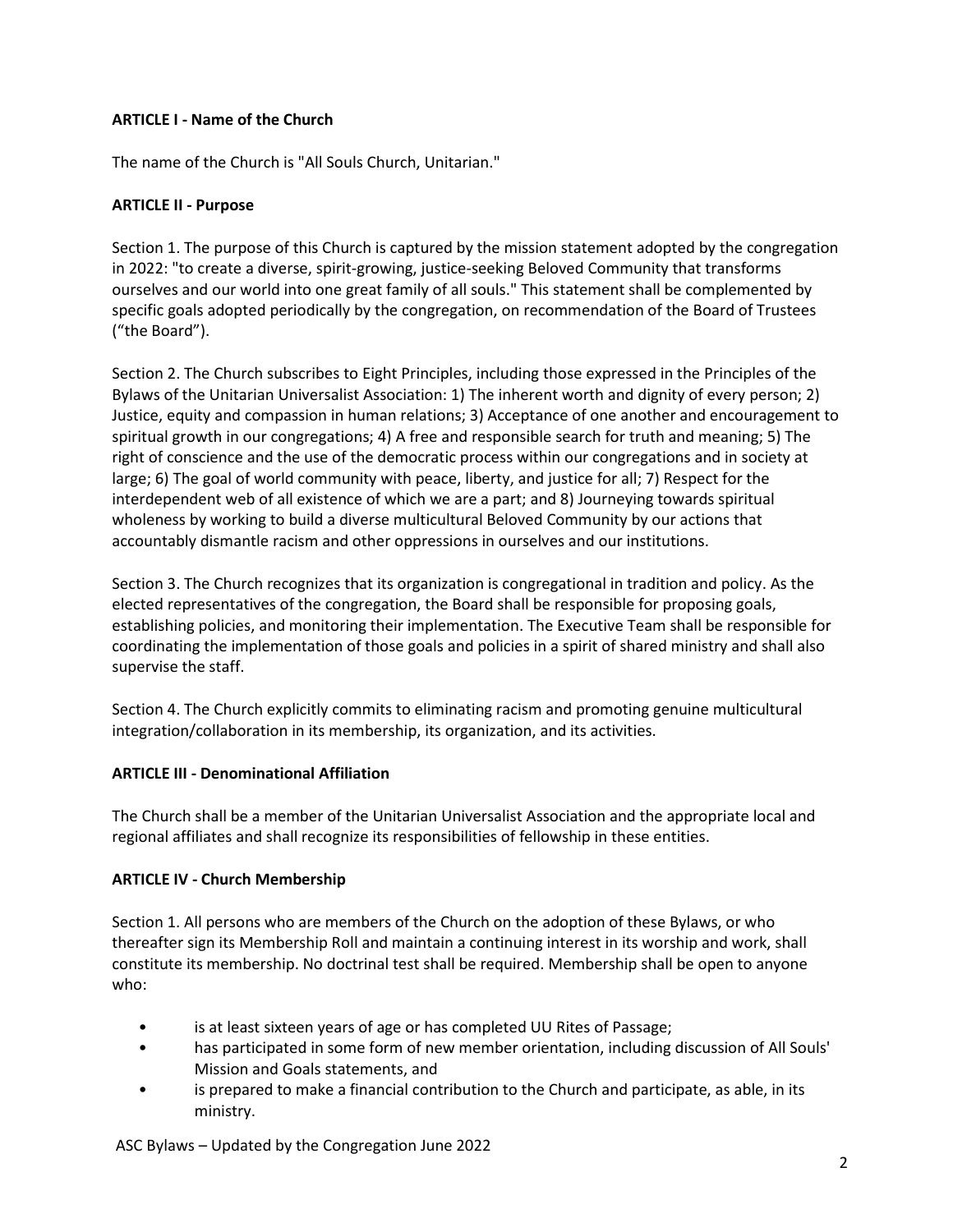Section 2. The Membership Secretary, subject to the exception in Section 3, shall inquire of members not known to have been active in the Church or to have contributed to its support for a period of two years as to their desire to continue as members.

Members who cannot be reached or who do not respond to written or oral communication after a 60 day period shall be considered to have withdrawn from membership but shall be reinstated upon request.

Section 3. The Membership Secretary may continue the membership status of persons who have been members of the Church for an extended period of time and who, due to advanced age or disability, are no longer able to participate actively in the affairs and services of the Church. The Membership Secretary shall report to the Board the names of those to whom this privilege is extended.

Section 4. A Member may resign membership in the Church at any time by providing written notice to the Membership Secretary.

The Board, by two-thirds majority vote, has the authority to transmit written notice to a member stating the reasons why the Board is suspending their membership as a first step towards removal from membership. The Board's vote immediately suspends the member's membership and its privileges. In determining whether cause exists to remove a member, the Board will be guided by the Church's covenants and policies including the Policy on Congregant Behavior. The Membership Secretary shall, after the vote, but not less than 21 calendar days before the effective date of the removal, provide written notice of the reasons for the action to the member. The notice will also advise that if the person wishes to remain a member, they should contact the President of the Board in writing within 14 calendar days of receiving the notice and arrange to meet with the Board to discuss the membership suspension. After the review time has passed, the Board will then call a second vote, also requiring a two-thirds majority, to remove the person from membership. The Membership Secretary will provide notice of the final decision to the person in writing. Any person so removed will be prohibited from becoming a member of the Church again, except with express written permission of the Board.

#### <span id="page-2-0"></span>**ARTICLE V - Qualification of Voters**

Section 1. At meetings of the Church the right to vote may be exercised by each member present who has been a member for at least thirty days and has made a financial contribution of record to the Church in the previous fifteen months.

Section 2. A list of members entitled to vote shall be prepared by the Membership Secretary as of the start of each fiscal year and shall be available for inspection in the Church at all times. A list of members entitled to vote at any Church meeting shall be prepared as of the date of mailing of any notice of meeting.

#### <span id="page-2-1"></span>**ARTICLE VI - Church Meetings**

Section 1. There shall be an Annual Meeting of the Church no more than 45 days and no less than 21 days before the start of the Church's fiscal year. At the Annual Meeting:

- (a) Elections shall be held for all open positions as required by these bylaws;
- (b) the annual budget for the following fiscal year shall be approved; and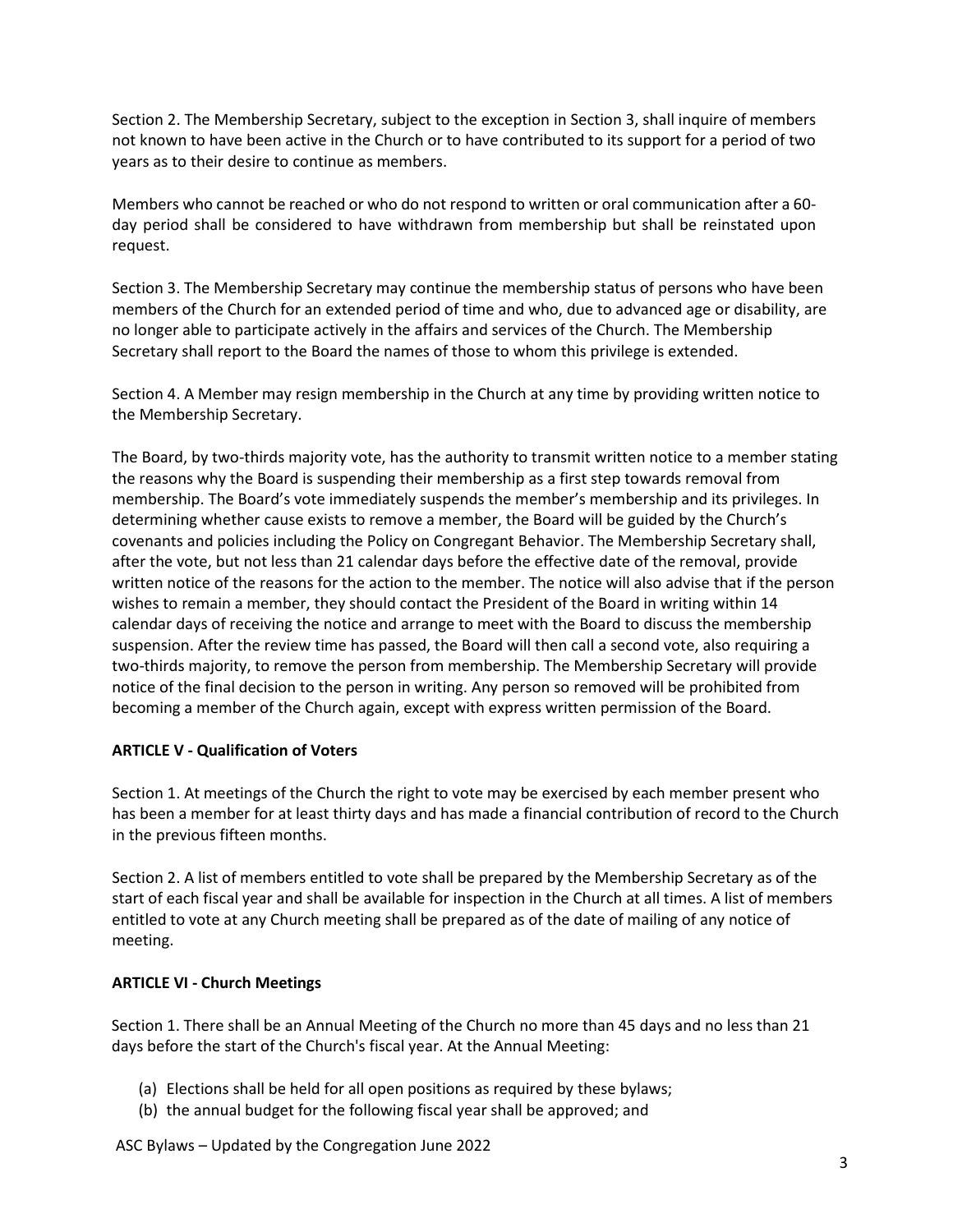(c) any other business may be transacted.

Notice of the Annual Meeting and its agenda as approved by the Board shall be sent to all members of the Church, by either first-class mail or electronic communication, not later than two weeks before the meeting. The LDNC shall be responsible for all matters related to elections of church officers and Trustees up to the respective congregational meeting.

Section 2. Special Meetings may be called at any time by the Board or may be called at the written request of at least one-tenth of the members, provided that written notice stating the business to be transacted (as specified by the Board or the written request, respectively) shall be sent by either firstclass mail or electronic communication to each member at least two weeks in advance.

No business shall be transacted at a Special Meeting other than that for which it is called.

Section 3. At any meeting of the Church, except for meetings to call ministers under Article X, one-tenth of the members entitled to vote shall constitute a quorum for the transaction of business. No proxies shall be recognized.

Section 4. Childcare shall be provided at each Annual Meeting and Special Meeting with notice to the congregation, in advance of the meeting, as to the location and ages for which childcare will be provided during the meeting.

Section 5. An Annual or Special Meeting may be held via the Internet or other electronic communication technology as long as Members have the opportunity to read or hear the proceedings substantially concurrently with their occurrence, vote on matters submitted to the Members, pose questions, and make comments.

## <span id="page-3-0"></span>**ARTICLE VII - Board of Trustees**

Section 1. Authority: Supervision and direction of the affairs of the Church shall be vested in the Board of Trustees, which shall focus on policy development and oversight.

Section 2. Composition of the Board. The Board shall consist of nine Trustees, as follows:

- (a) seven Trustees with the responsibility to carry out the mission of the Board, which is described in Section 1 of this Article;
- (b) one Trustee, the Secretary, who shall also be responsible for keeping the minutes of the Board and preserving an account of whatever may be of interest in the history of the Church, recording and ensuring the accessibility of all Church policies, convening the first meeting of the newly elected Board and presiding over the election of President and Vice President(s). The Secretary shall also be responsible for receiving and posting the report of the LDNC and the report of the Church Council on nominations to the LDNC; and
- (c) one Trustee, the Treasurer, who shall also be responsible for monitoring the funds of the Church, assuring the safekeeping of the books and records of all financial transactions, and performing the other duties customary to the office.

Section 3. Election of the Board: the Congregation is responsible for filling vacant positions on the Board. At each Annual Meeting of the Church, the Congregation shall elect, from its members: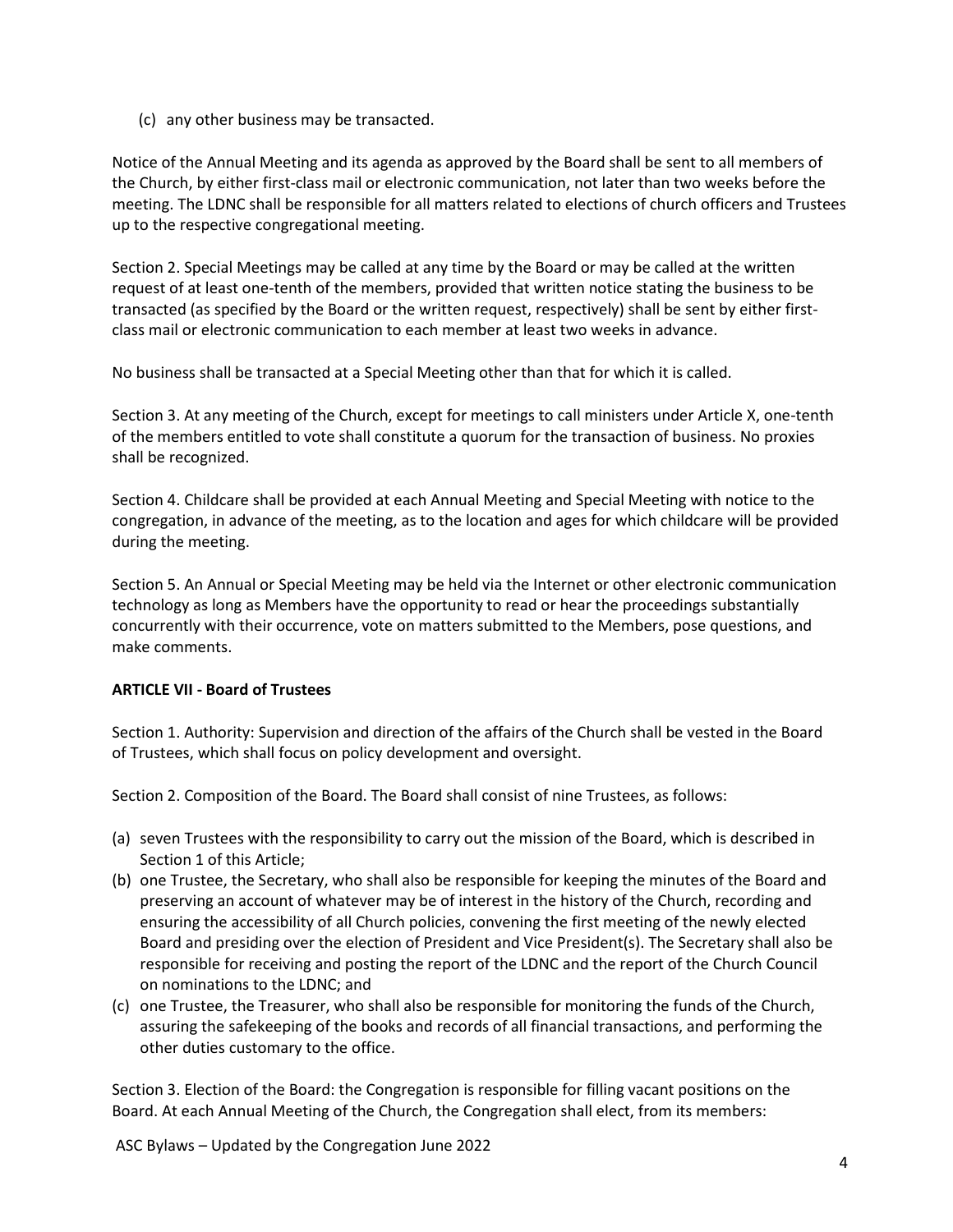- (a) three Trustees (described in Section (2)(a) of this Article) for terms of three years each, or two Trustees (if either the Treasurer or Secretary will finish their term as of the date of the Annual Meeting), or one Trustee (if both the Treasurer and Secretary will finish their terms as of the date of the Annual Meeting);
- (b) a Treasurer for a term of three years, if the person holding that position will finish their term as of the date of the Annual Meeting;
- (c) a Secretary for a term of three years, if the person holding that position will finish their term as of the date of the Annual Meeting; and
- (d) persons to fill any additional Board positions if such positions are vacant or held by interim Trustees at the time of the Annual Meeting.

No Trustee shall be eligible for re-election to any Board position for a period of one year after the expiration of their term of office; provided, however, that a Trustee elected or appointed for a term of one year or less shall be eligible, upon the expiration of that term, for election or re-election to a term not exceeding three years.

Section 4. Governance: The Board shall elect its President and Vice President(s) from its own membership, and make such other rules for its own governance, as it may deem advisable. Such rules shall be available for inspection by the congregation. The President shall preside at all meetings of the Board, shall represent the Church on all appropriate occasions, and shall be an ex officio member, without vote, of all Board-appointed committees of the Church. The Vice President(s) shall act in the place of the President during the latter's absence and perform such other duties as the President delegates.

Section 5. The Assistant Secretary, Assistant Treasurer, Moderator, and Membership Secretary shall be notified of and have the right to participate in all regularly-scheduled monthly meetings of the Board without the right to vote. Regularly scheduled meetings shall be open to the membership and minutes of each meeting shall be made available to the membership.

The Board may also hold executive sessions and working meetings where no votes will be taken, and may restrict the attendees to those meetings to Trustees and any advisors or other persons that the Board determines are appropriate.

Section 6. The Board may appoint such consultants to it and to the Church as may be required.

Section 7. Remote Participation: The Board may adopt rules governing the use of electronic meetings in the conduct of its business, including meetings by teleconference, videoconference, and additional means not specified herein, but may not allow meetings conducted exclusively by email.

#### <span id="page-4-0"></span>**ARTICLE VIII - Officers of the Church**

Section 1. The officers of the Church shall be:

- Assistant Secretary
- Assistant Treasurer
- **Moderator**
- Membership Secretary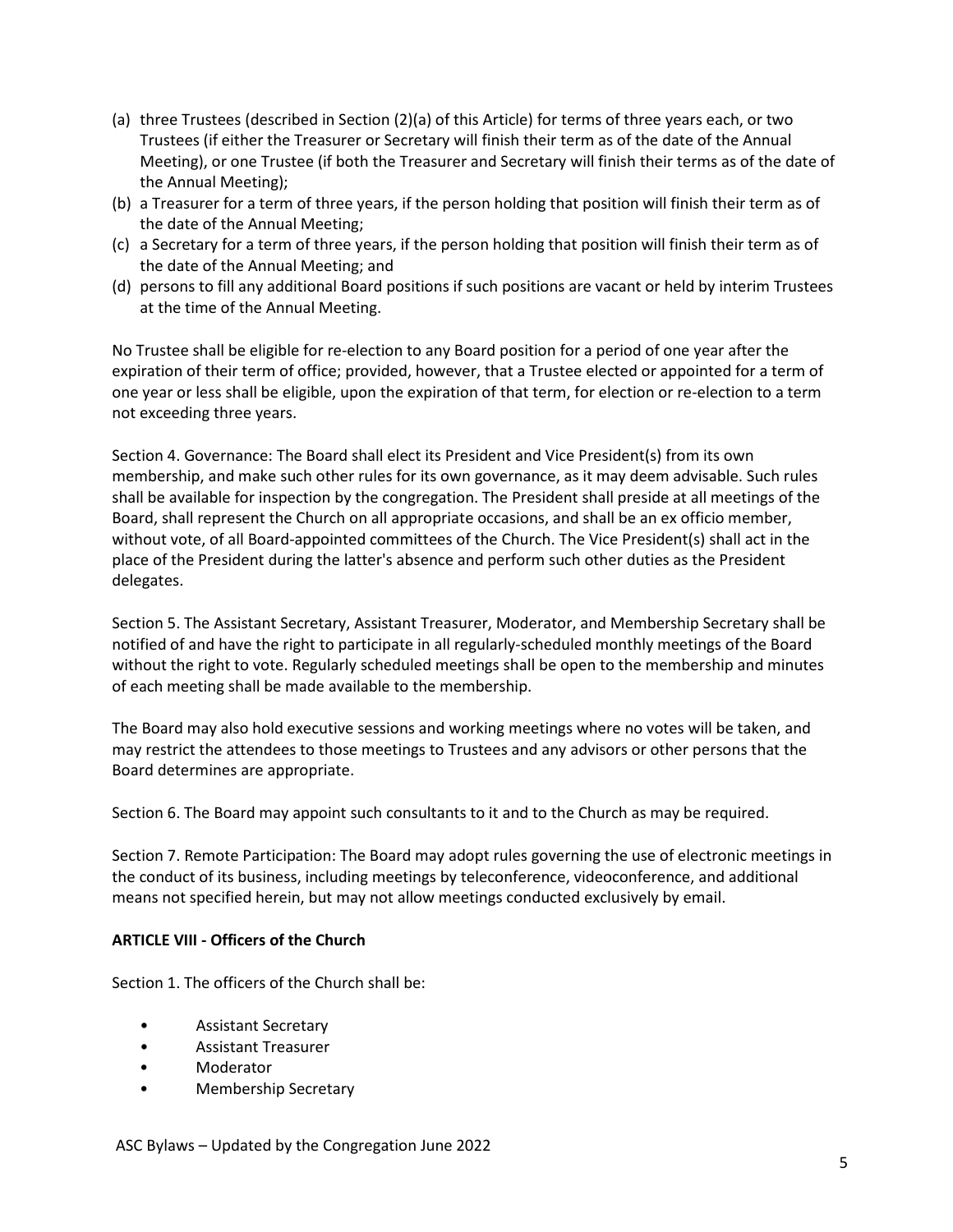The Assistant Treasurer, Moderator, and Membership Secretary shall be elected by the congregation at the Annual Meeting to one-year terms, and shall be eligible for re-election to two additional full terms. The Board may appoint an individual to serve as Assistant Secretary.

Section 2. The Assistant Secretary shall act in place of the Secretary during the latter's absence and shall otherwise assist the Secretary in performing the duties of the office. The Assistant Secretary shall assist in assuring that the Church's official and historical records are preserved and readily accessible and shall take minutes and maintain the membership roster of all meetings of the Church Council. The Assistant Secretary shall also be responsible for convening the first meeting of the LDNC.

Section 3. The Assistant Treasurer shall manage the counting and safekeeping of plate collections, monitor the security of valuables in the Church's possession, work to ensure the integrity and proper retention of financial Church records, and assist the Treasurer in the performance of the duties of the office.

Section 4. The Moderator shall preside at Annual and Special Meetings of the Church and shall be responsible for meeting preparation and assuring that the proceedings are conducted fairly and in accordance with these Bylaws, giving reasonable opportunity for all members to express their opinions, except for matters relating to the determination of the ballot process for elections which shall be the LDNC's responsibility. In the event that the Moderator is unable to do so at a particular meeting, a presiding officer shall be elected from the members present at the meeting. The Moderator shall also chair the Church Council.

Section 5. The Membership Secretary shall be responsible for the official roll of the membership of the Church; determine Church membership status as directed in Article IV, above; and maintain an official list of members entitled to vote as directed in Article V, Section 2, above.

Section 6. The Board shall have the responsibility for ascertaining that all Officers are performing their duties as prescribed by these Bylaws or by other Church governing documents.

Section 7. For purposes of the DC Nonprofit Corporation Act, the church's legal officers are the President, Vice President(s), Treasurer, and Secretary.

#### <span id="page-5-0"></span>**ARTICLE IX - Vacancy and Removal of Officers and Trustees**

Section 1. Non-Attendance of Trustees. If any Trustee is absent from three consecutive regularly scheduled monthly meetings in the course of a year for reasons that a majority of the Board considers not justifiable or ceases to be a member of the Church, the office of that Trustee shall be treated as vacant and shall be filled by another person in accordance with this Article.

Section 2. Suspension and Removal of Trustees and Officers. The Board, by majority vote, has the authority to transmit written notice to an Officer or Trustee stating reasons why the Board is considering suspending the Officer or Trustee. Ten or more days after such notice is transmitted, the Officer or Trustee shall be suspended for 45 days upon the affirmative vote of at least nine Trustees then in office. The suspension is effective upon transmittal of written notice to the suspended Officer or Trustee.

During the suspension period the Officer or Trustee has the right to present arguments to the Board as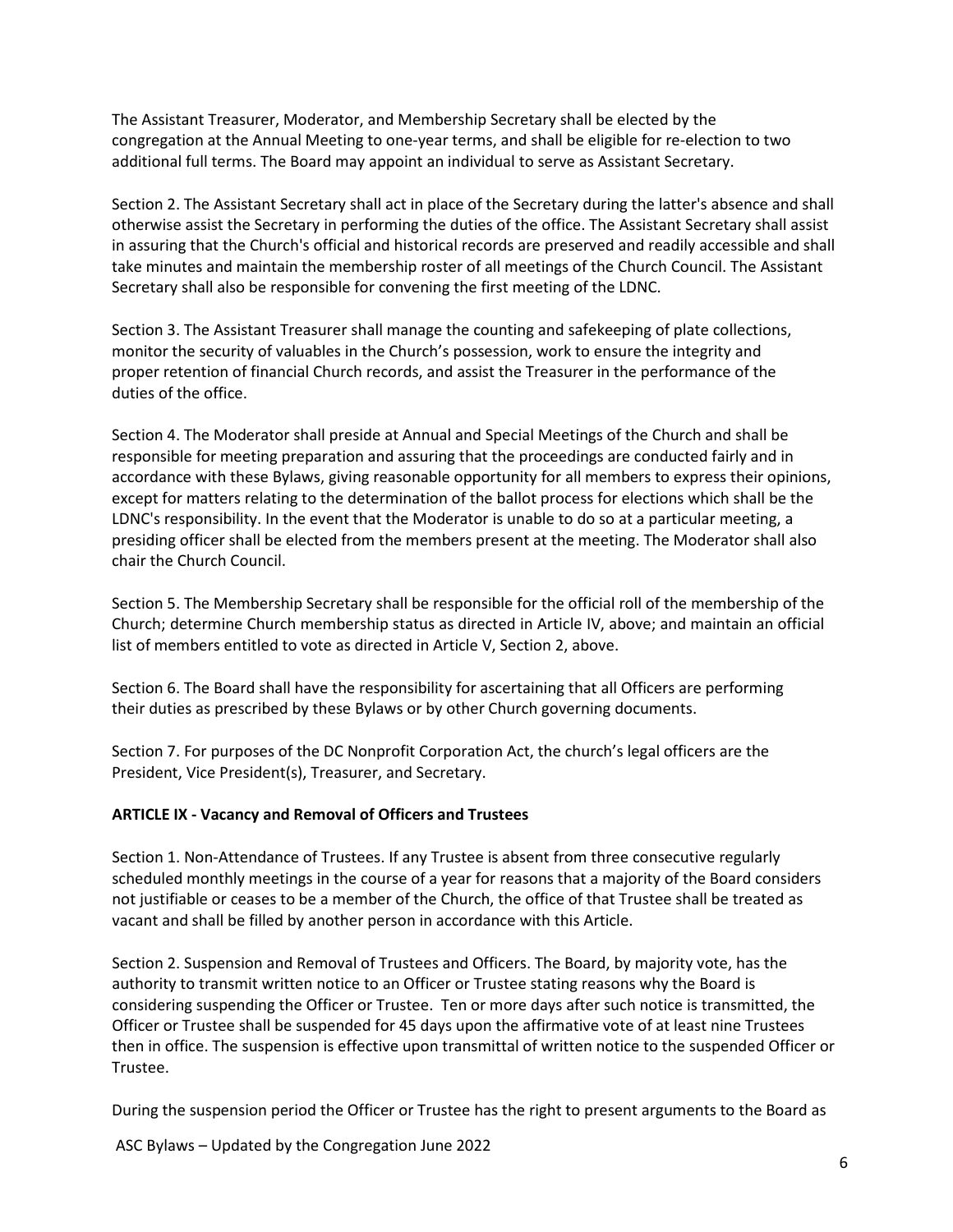to why that individual should remain an Officer or Trustee. After the 45- day suspension, the Officer or Trustee may be permanently removed by the affirmative vote of at least nine Trustees. Such removal is effective upon transmittal of written notice to the removed Officer or Trustee.

Within 90 days of the Board's decision to remove an Officer or Trustee, a Special Meeting of the Church may be called pursuant to these Bylaws, outlined in Article VI, to re-instate the Officer or Trustee by a majority vote. The Special Meeting will adopt rules ensuring due process during the proceedings for all individuals involved.

One or more Officers or Trustees may be removed by a vote of the majority of the voting members present at a Special Meeting of the Church called pursuant to these Bylaws.

Section 3. Vacancies. The Board shall fill any vacancy that may occur in its membership or in the office of the Assistant Treasurer, Moderator, or Membership Secretary between Annual Meetings, and any person so appointed shall hold office until the next Annual Meeting. At the Annual Meeting, any vacancy on the Board shall be filled by election for the remaining year(s) of that term. A Trustee or Officer may resign by giving notice to the Secretary. Resignations are effective upon receipt by the Secretary of written notification or a later date if provided in the written notification.

### <span id="page-6-0"></span>**ARTICLE X - The Church Staff and Executive Team**

Section 1. The Senior Minister and any other called minister shall be chosen by ballot by the members of the Church present in a Special Meeting called for that purpose. A quorum for such a meeting is twentyfive percent (25%) of voting members, and an affirmative vote by eighty percent (80%) of those present and voting by secret ballot shall be required to call a minister. The Senior Minister's salary and conditions of employment shall be determined by the Board. The connection between the Senior Minister and the Church may be dissolved by the giving of three months' notice by either party.

Section 2. The staff of the Church shall be composed of the Senior Minister and such other employees authorized in the budget as may be necessary to manage the Church.

Section 3. The Senior Minister and Executive Director shall be non-voting ex-officio members of the Board.

Section 4. The executive leadership of the Church shall act as a team, and shall annually develop and affirm a covenant to guide their collaboration. The Board shall establish the structure for the executive leadership of the staff of the Church ("the Executive Team"). The Executive Team shall report directly to the Board and shall include at least one called minister (as described in Section 1 of this Article) or an interim minister if the Church has no called ministers. The Executive Team may also include other key positions, as determined by the Board, such as the Executive Director or a second called minister.

#### <span id="page-6-1"></span>**ARTICLE XI - Committees**

Section 1. To aid the Church in the conduct of its business and other activities, standing committees shall be constituted for continuing fields of Church interest and concern; ad hoc committees may be constituted for more limited purposes.

Section 2. There shall be two categories of committees: Board committees, which advise and assist the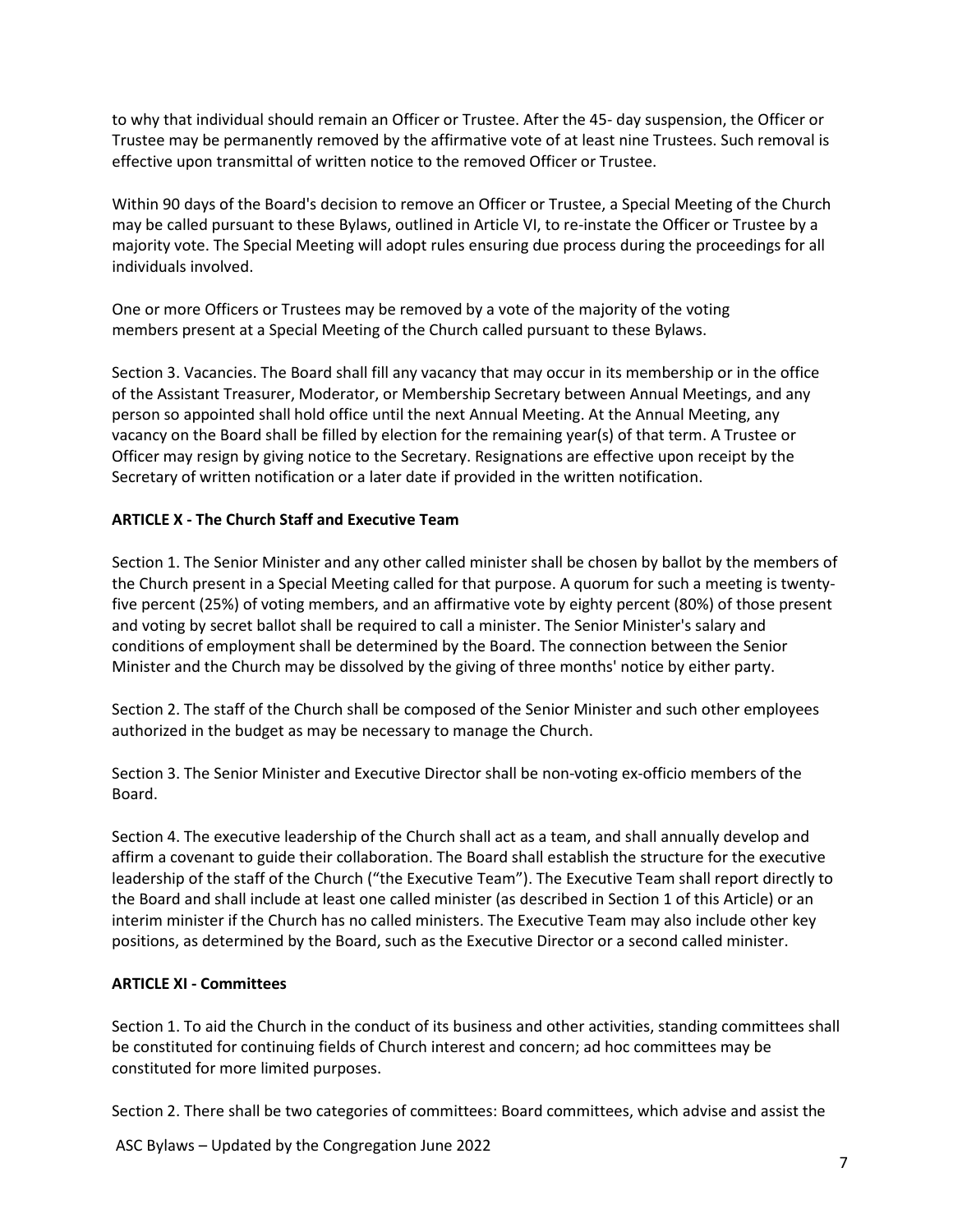Board, and implementing committees, which work collaboratively with the Executive Team to propose operating policies and manage the programs that advance the Church's goals.

Section 3. Members of Board committees shall be appointed by the Board after consulting with continuing members of the committee in question. The members of implementing committees shall be appointed by the Executive Team in collaboration with the relevant committees and other lay leaders who can help recruit suitable candidates. Both the Board and Executive Team should strive to reflect the Church's diversity in their committee appointments.

Section 4. Committee members shall be appointed for a term of three years.

Section 5. Standing committees' size and mission shall be outlined in writing by the Board (for Board committees) or by the Executive Team (for implementing committees), working in collaboration with the respective committees.

Section 6. Ad hoc committees shall be dissolved when their purposes are fulfilled, in the judgment of the Board (for Board committees) or the Executive Team (for implementing committees).

Section 7. Each committee shall elect its chair(s) annually from among its members and constitute and elect such other officers as may be required. Committee chairs must be members of the Church. In constituting an ad hoc Board committee, the Board shall designate a convener. In constituting an ad hoc implementing committee, the Executive Team shall designate a convener.

Section 8. The Church Council shall be composed of the chairs of all standing committees, the conveners of all ad hoc committees, leaders of Church organizations and activities, and the officers of the Church. Its role shall be to share information, coordinate programs, broaden lay leadership, and advise the Executive Team and the Board. It shall act as the committee to nominate the LDNC. The Moderator shall be the Council's chair.

## <span id="page-7-0"></span>**ARTICLE XII - Church Organizations and Activities**

Section 1. Members and friends of the Church are encouraged to participate in Church organizations and activities to advance the Mission and Goals of the Church and for their mutual interest and fellowship.

Church members may form organizations for social, educational, spiritual, or advocacy purposes.

Section 2. Church organizations may constitute and elect their own officers, a majority of whom shall be members of the Church, and may determine their own programs without restriction when such programs are not inconsistent with the policies of the Church and further its Mission and Goals.

Section 3. Innovation and creativity shall be encouraged, but Church organizations and activities, unless separately incorporated, shall operate as units of All Souls Church, Unitarian, and shall be subject to the policies and controls of the church, including, but not limited to, budgeting, record-keeping, contracts, membership recruitment, and fund- raising. In the case of separately-incorporated organizations, the Executive Team shall determine what information, if any, must be reported to the Church for legal, financial, or other purposes.

#### <span id="page-7-1"></span>**ARTICLE XIII - Nominations and Elections**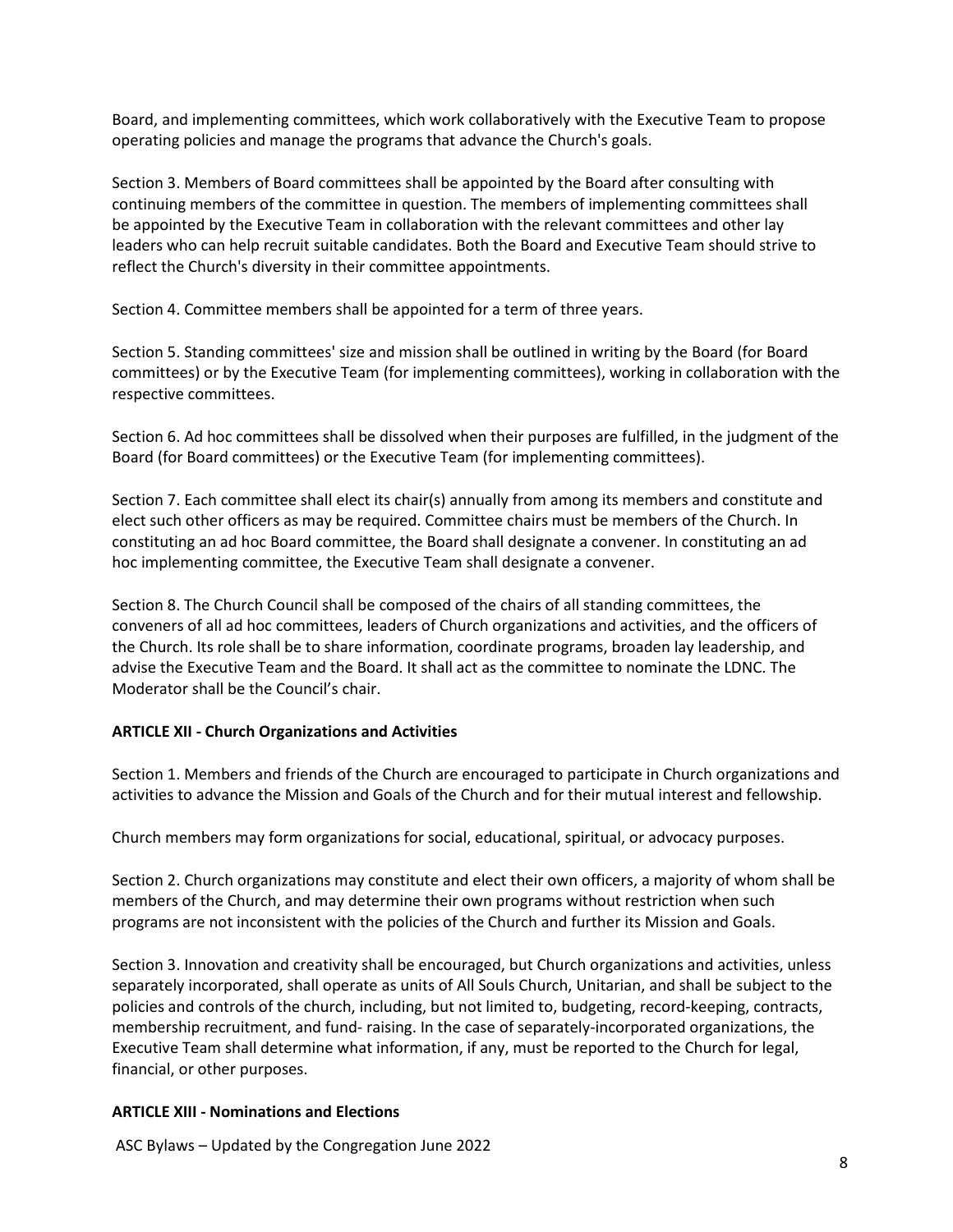Section 1. Committee Establishment and Purpose: There shall be a Leadership Development and Nominating Committee (LDNC). The LDNC shall oversee leadership development programs and conduct the search and nomination process for Trustees and elected Officers.

Section 2. Composition: The LDNC shall be composed of 7 members of the Church, elected at the Annual meeting for terms of two years in rotation, three members being elected in one year, and four members in the following year. A member shall be eligible for re-election to one additional full term. The LDNC shall select its own Chair annually. Nominations to the LDNC shall be made and reported to the Secretary each year by the Church Council not later than six weeks before the Annual Meeting of the Church. There shall be no ex officio members. The Committee shall use its best efforts to fill by appointment any vacancy in its membership occurring between Annual Meetings of the Church. The LDNC is accountable only to the congregation, although it is encouraged to confer with the Board and the Executive Team.

Section 3. Duties: The LDNC shall engage in the following:

- (a) Managing the process for nominating individuals for election as Trustees, Assistant Treasurer, Membership Secretary, or Moderator;
- (b) Working with the Church Council, Board, and Executive Team to identify leadership gaps and recruit new and emerging leaders; and
- (c) Cultivating and developing new lay leaders by, among other things, providing training, workshops, and individual outreach.

Section 4. LDNC Nomination Process: The LDNC shall submit a report to the Secretary, not later than six weeks before the Annual Meeting of the Church, nominating one or more members of the Church for election to each vacancy on the Board and to the offices of Assistant Treasurer, Moderator, and Membership Secretary. The decision about the number of candidates to nominate for each position, one or more, shall be the LDNC's decision. A quorum of at least two-thirds of LDNC members is necessary to decide on the number of candidates to nominate for each position and to decide to nominate a particular individual as a candidate. The LDNC shall strive to present a slate of candidates that reflects the diversity and pluralism to which the Church aspires.

Section 5. Election Process:

- (a) Additional nominations may also be made by petition signed by at least twenty members and filed with the Secretary at or before the Annual Meeting. Also, additional nominations for all offices and for the LDNC may be made from the floor at the Annual Meeting by a voting member of the Church. Such nominations shall require a second by three other voting members.
- (b) Promptly upon the receipt thereof, the Secretary shall cause to be posted conspicuously in the Church the reports of the LDNC and of the Church Council and all nominations made by petition until the Annual Meeting and to send the reports and petition nominations to all members of the Church by the method described in Article VI.
- (c) Election to the Board, Assistant Treasurer, Membership Secretary, Moderator, and to the LDNC shall be by ballot. However, if there is but one nominee for an office, voting for that office may be by voice.
- <span id="page-8-0"></span>(d) The newly elected Trustees, Officers, and members of the LDNC shall take office immediately following the Annual Meeting.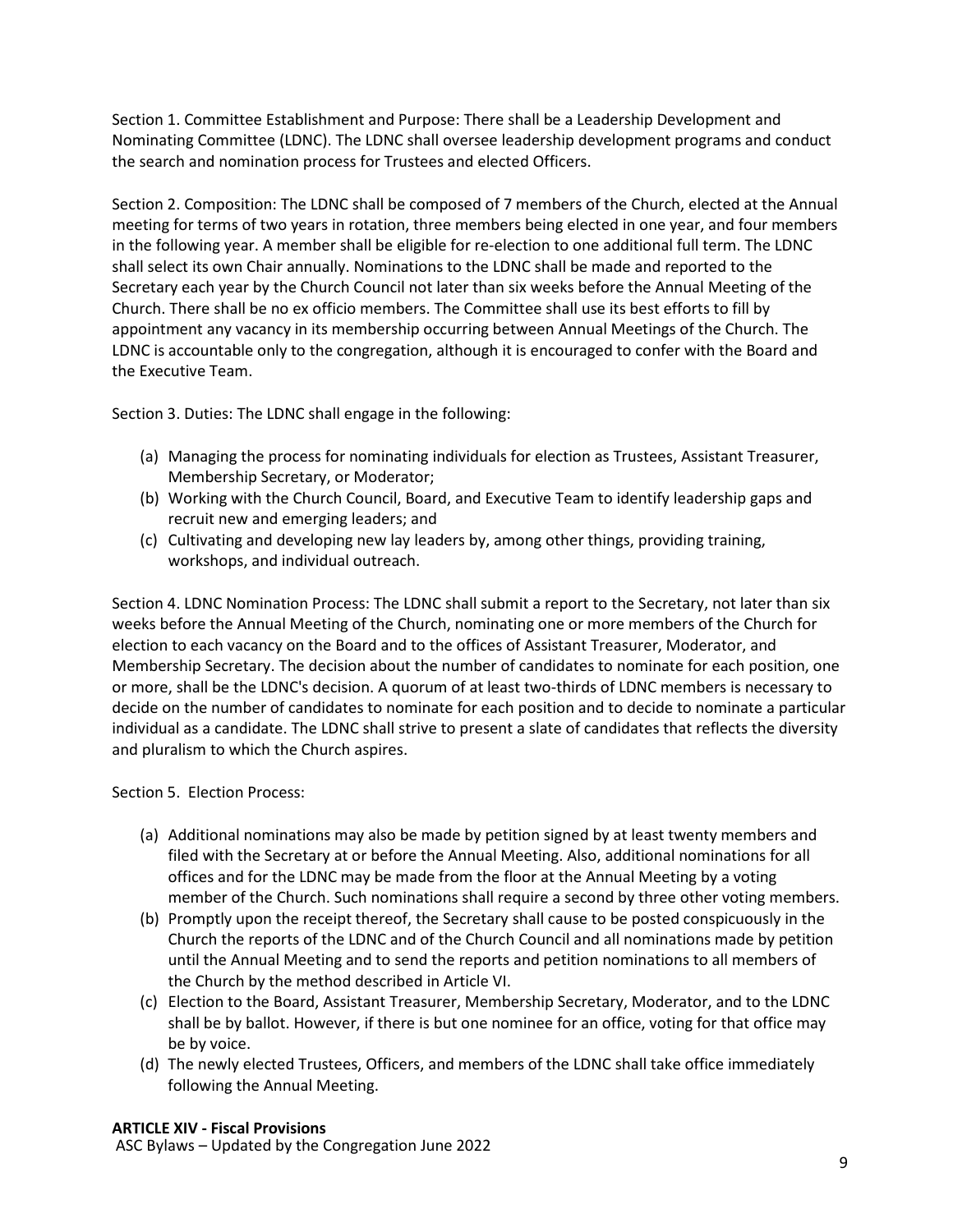Section 1. The fiscal year of the Church shall be from July 1 through June 30. If the fiscal year changes, the terms of all persons in office that would end prior to the next Annual Meeting shall be extended until the next Annual Meeting.

Section 2. The Board, in advance of the Annual Meeting of the Church, shall cause to be prepared a budget for the ensuing year, based on anticipated availability of funds and relative priority and importance of Church programs and financial needs.

Before the last regular Board meeting prior to a congregational meeting at which a proposed budget will be voted, the Board shall hold one or more congregational budget hearings.

Section 3. There shall be an annual canvass for pledges, unless otherwise determined by the Board.

Section 4. After the adoption of the budget, the Board in office during the fiscal year covered by the budget shall have the responsibility of adjusting the budget to conform as nearly as possible to the funds actually received.

Section 5. Any expenditure of endowment funds shall require a recorded vote of the Board. This authority may not be delegated.

Section 6. Annual fiscal reports shall be prepared and made available to the congregation not later than ninety days after the close of the fiscal year.

#### <span id="page-9-0"></span>**ARTICLE XV - Sponsorship and Ordination**

Section 1. Sponsorship of a person to become a Minister within the Unitarian Universalist Association shall be determined by a majority vote of the Board of Trustees.

Section 2. A person may be ordained by the Church at a specially announced service after approval by a majority vote of the Board and of a meeting of the congregation. Notification of a vote on ordination must be provided to members, in writing, at least two weeks in advance by newsletter, mailing, or electronic communication.

#### <span id="page-9-1"></span>**ARTICLE XVI - Dissolution**

In case of dissolution of the Church, all of its property, real and personal, after paying all just claims upon it, shall be conveyed to and vested in the Unitarian Universalist Association or its legal successor, and the Board of the Church shall perform all actions necessary to effectuate such conveyance.

#### <span id="page-9-2"></span>**ARTICLE XVII - Parliamentary Authority**

Section 1. The rules contained in the current edition of Robert's Rules of Order, Newly Revised, as approved by the Robert's Rules Association, shall govern the Church in all cases in which they are applicable and in which they are not inconsistent with these Bylaws or special rules of order of the Church.

Section 2. The Moderator of any Annual or Special Meeting of the Church may appoint a parliamentarian.